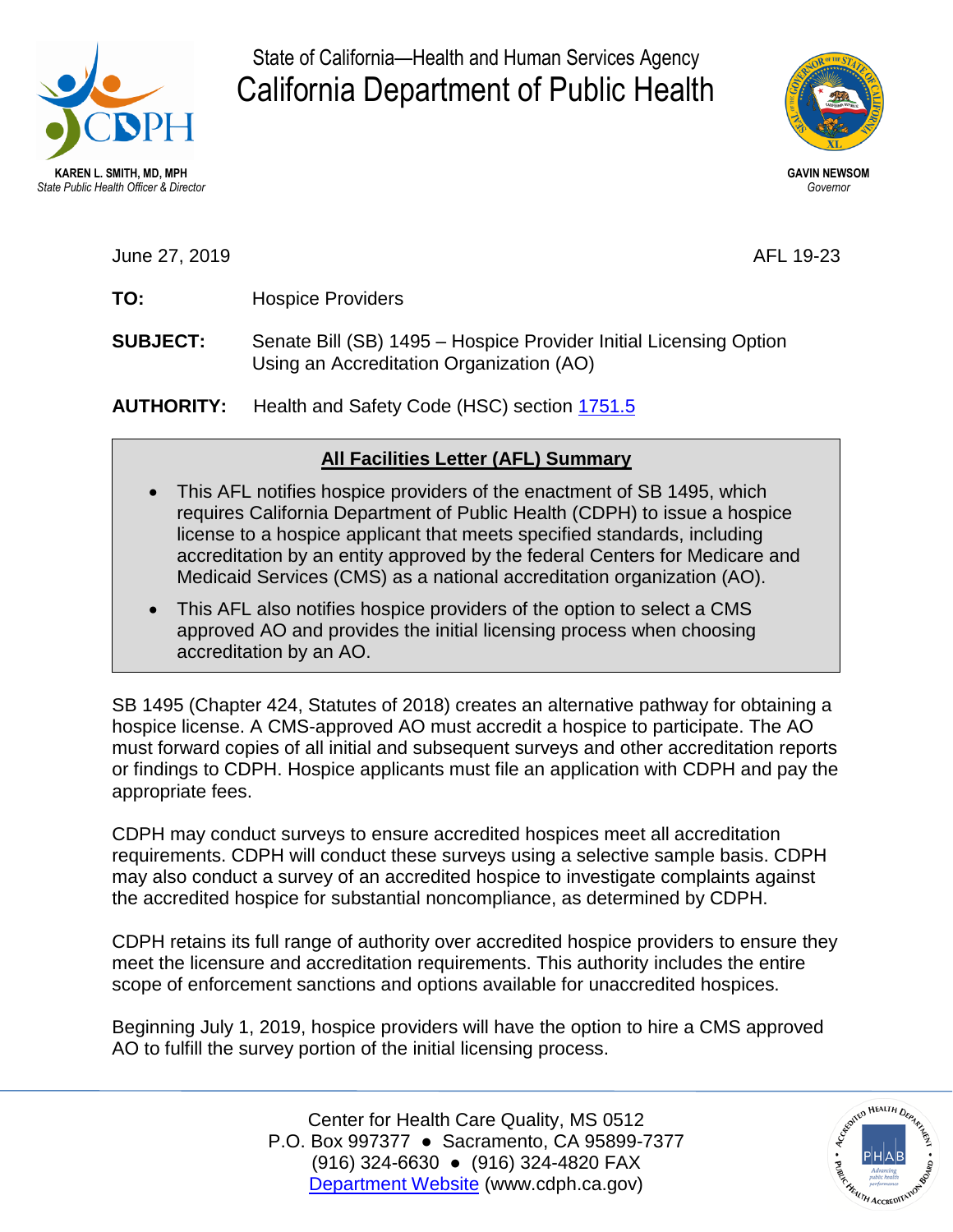AFL 19-23 Page 2 June 27, 2019

## Initial licensing process for new hospice providers that choose to hire an AO:

- complete the following: A new hospice provider that is beginning the initial application process must
	- o File an application with the Centralized Applications Branch (CAB) and include a cover letter indicating their intent to hire an AO and specifying which AO they have selected
	- o Contact and hire the AO
	- o Await an application approval letter from CAB
	- o Contact the AO to schedule the initial survey
- A new hospice provider that has filed an initial licensing application and is waiting for CAB to review and approve the application, must complete the following:
	- o Submit a cover letter to CAB indicating their intent to hire an AO and specifying which AO they have selected
	- o Contact and hire the AO
	- o Await an application approval letter from CAB
	- o Contact the AO to schedule the initial survey
- initial survey must complete the following: A new hospice provider that has an approved application and is awaiting the
	- $\circ$  Inform the local DO of intent to use the AO option and specify an AO
	- o Contact and hire the AO
	- $\circ$  Contact the AO to schedule the initial survey

 of their determination. If the AO approves the accreditation of the hospice provider, CAB Once the survey is complete, the AO will notify the hospice provider, CAB, and the DO will issue a license.

 Hospice provider applicants may use the following CMS-approved AOs for this new licensing process:

[Accreditation Commission for Health Care](http://www.achc.org/) (ACHC)

139 Weston Oaks Ct. Cary, NC 27513 Phone: 855-937-2242

[Community Health Accreditation Partner](http://www.chapinc.org/) (CHAP)

 1275 K Street NW, Suite 800 Washington, DC 20005 Phone: 202-862-3413